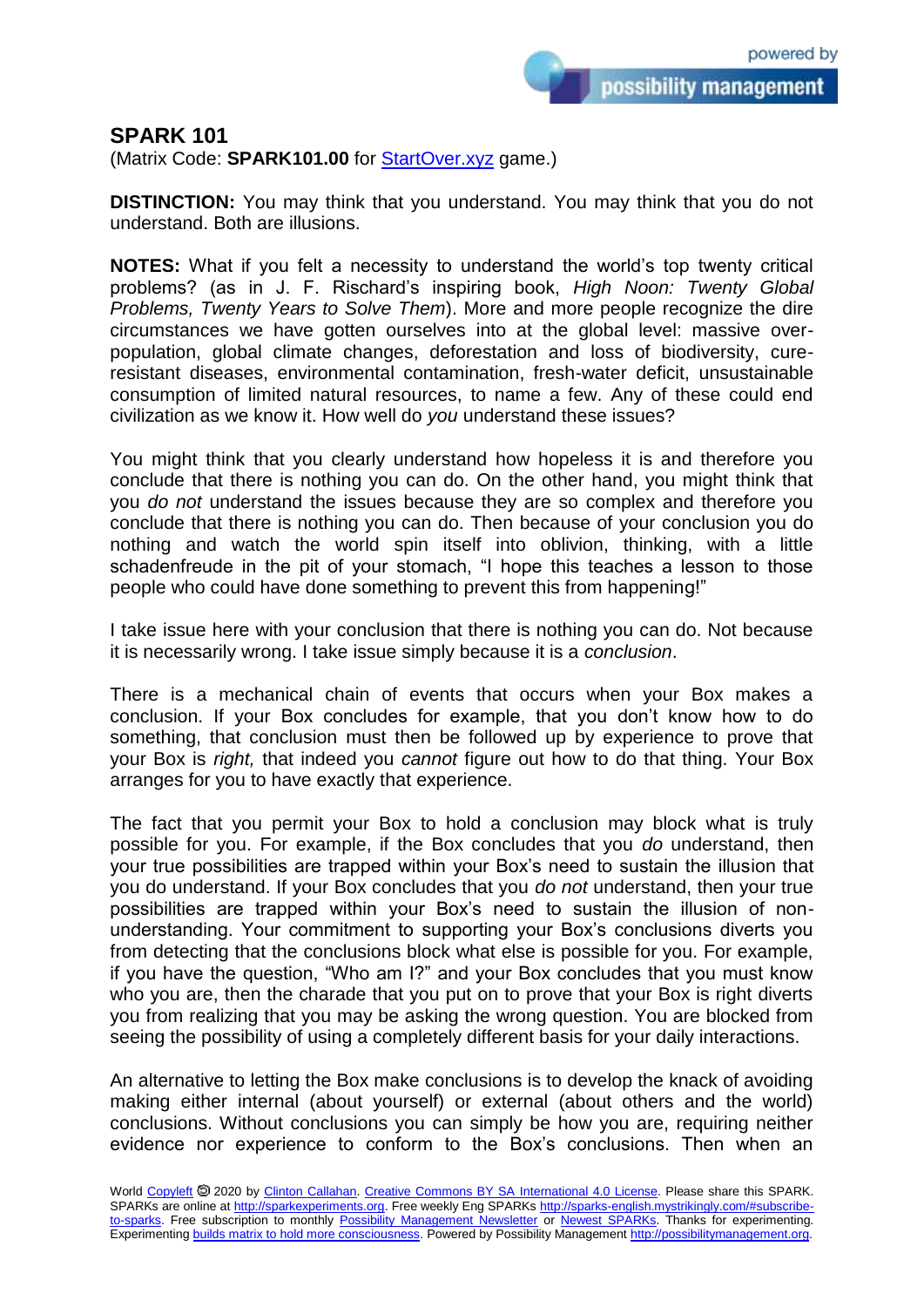opportunity arises to take a new approach, you are free to use it immediately without first having to contradict any previously made Box conclusions.

The point of this whole thing is that coming to conclusions is not actually necessary. Drawing a conclusion is a control tactic used by the Box to finalize things that are not finalizeable (for example, we think that when we throw away garbage the garbage is gone), or to exclude things that are not excludable (for example, we think that people from a different culture are separate from us). In reality there is no such thing as a conclusion because everything flows and everything is connected to everything else. Conclusions only exist in the mind. The door is now open for some very interesting experimentation.

## **EXPERIMENTS:**

**SPARK101.01** This is an experiment in making no conclusions about yourself and what is possible for you, and also making no conclusions about other people and your circumstances, either immediate or global. This means you experiment with making no conclusions at all.

The Box uses conclusions like building blocks to construct the familiar walls and structures of its controllable domain. Start your experiment by observing how frequently your Box manufactures conclusions for you to use in your thinking and planning. The Box uses experience to make *internal* conclusions like: *I am fit enough to do this, I am sick and dying, I am not well, I can't manage that, it is impossible for me, I am too old for this, I am powerless about this, that is too small a job for me, I have to have it this way, I don't know how to do this, I have no right to do this, I am too good for this,* and so on. At the same time, observe how your Box uses evidence to manufacture *external* conclusions, such as: *I am better than they are, I am the best, they don't love me, that is against the rules, I don't have permission to do that, I am not rich enough for that, they will leave me, I will get fired if I ask for this, I am too late, I don't have enough time, I am not certified, they don't care about me, I will look stupid, I am not allowed to discover this, it is forbidden…* so many conclusions!

After you have cataloged some of your Box's conclusions you are ready to begin.

There exists a state of grace where you make no conclusions at all. That state can be more frequently entered when you have its name. Lee Lozowick calls that state, "draw no conclusions mind." You can find your way into *draw no conclusions mind* by simply noticing and being present with what is occurring around you in every level without forcing it to be complete, exclusive, stable or understood. Even if you are angry at someone you can draw no conclusions. Even if you feel afraid of what might happen, if it is total chaos, if you think you are incompetent, if you have failed a dozen times already, if you are confused, tired, or embarrassed, if the situation looks completely destroyed, if you are sure there is no hope – even if you think you are ahead or that you have already won the contest, even then you can be without conclusions. Stay in your present experience and leave it be, without a conclusion.

Next, choose an exciting, attractive or inspiring but unusual action to try – something simple at first, like calling a new potential client or partner. As soon as you try a new behavior you will face your Box's conclusions. *This is wrong. This is too scary. I can't*